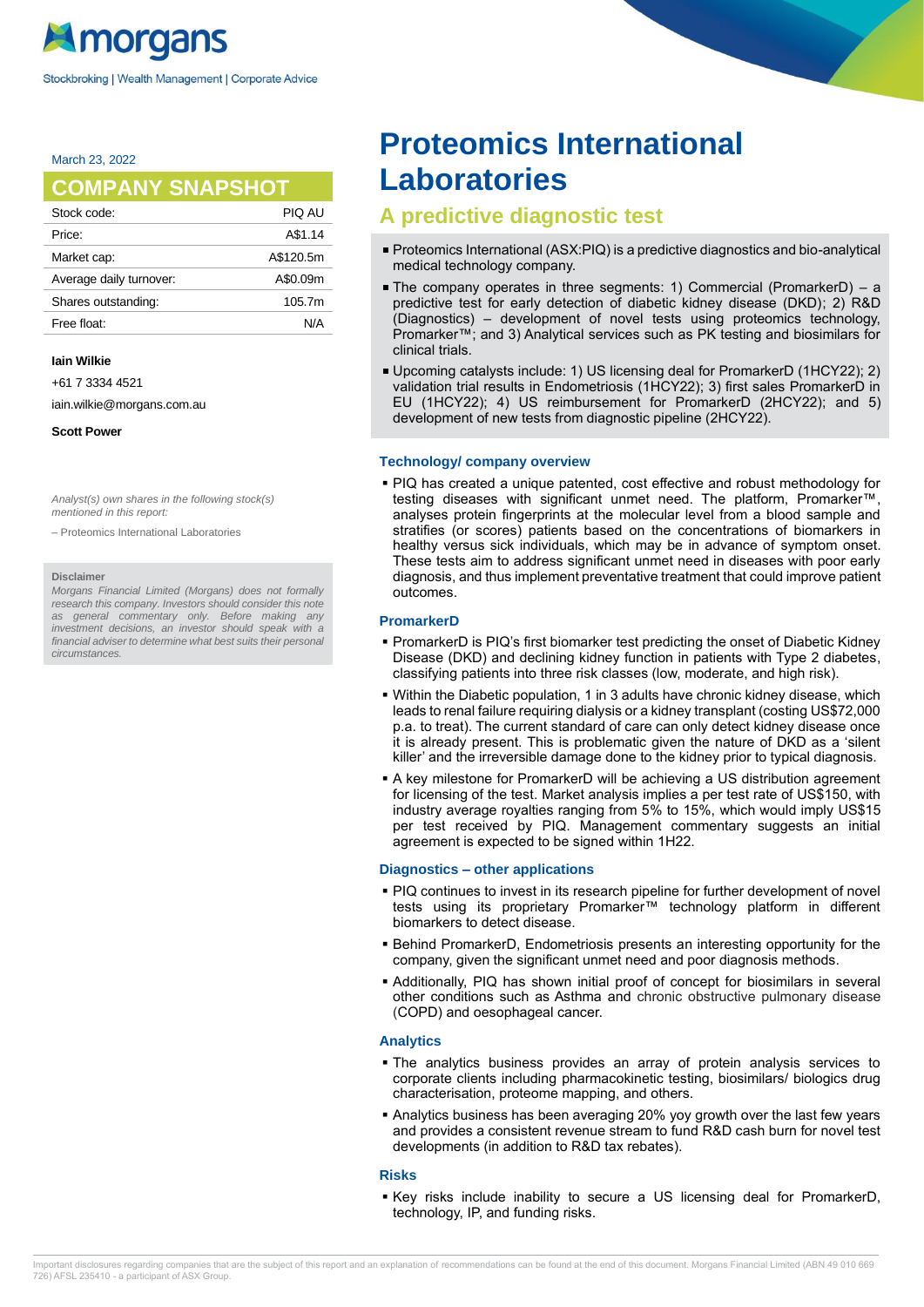

# **Background**

Proteomics is a diagnostics and bio-analytical medical technology company. The company was founded in 2001 and listed on the ASX in 2015 (ASX:PIQ) and is based on QEII Medical Campus, Perth, Western Australia. The company continues to advance its commercialisation strategy of its lead test, PromarkerD, for diagnosis of diabetic kidney disease. Additionally, the company has a solid developmental pipeline of novel tests of biomarkers using the company's proprietary technology, Promarker™. PIQ also provides a range of analytical protein services that offset cash burn from R&D and product development.

# **Key value drivers**

The key value drivers for the business are the following:

- Potential US licensing deal for PromarkerD and first sales in EU.
- **EUREADER IP DEVELOPMENTY** with novel tests, particularly the opportunity for Endometriosis with trial results expected 1HCY22.
- Continued revenue growth from the Analytical Services.
- $\blacksquare$  PIQ has a tightly held register with directors owning  $\sim$ 22% of the company.
- Cash burn through diagnostics is offset by revenue from the analytical business and R&D tax rebate.
- Strong board of directors with extensive industry experience (including 14+ PhDs within the company).
- Well-funded to complete current pipeline with A\$4.5m in cash as at 31 December 2021 post a A\$6.0m placement (October 2020).

# **Timeline and upcoming milestones**



Source: Morgans estimates, company data

**Figure 1: Timeline and upcoming milestones**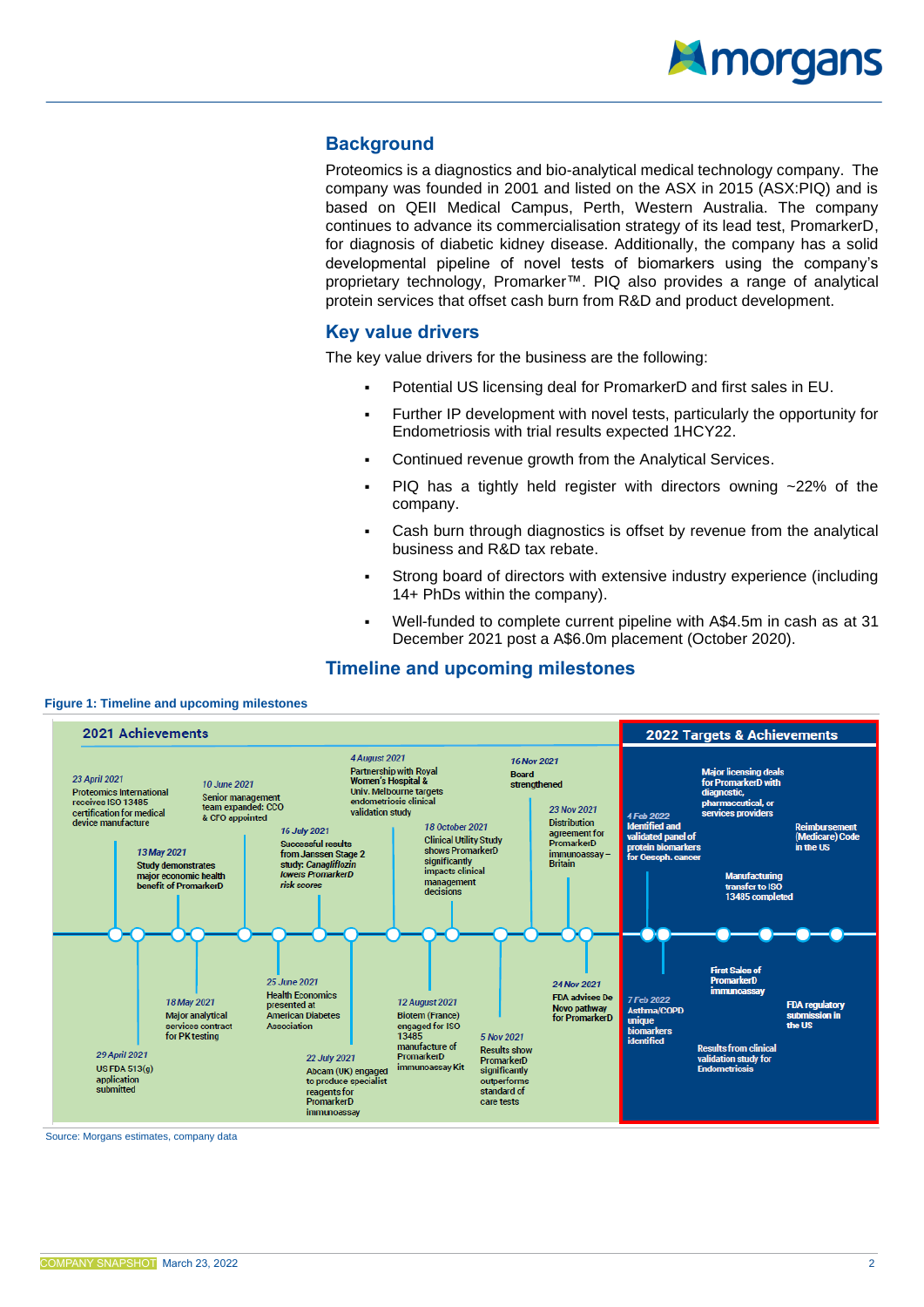

# **Key risks**

Key risks include:

- **Commercialisation risk** there is risk that PIQ is unable to successfully commercialise its products, or secure favourable licensing deals in the US and globally.
- **Technology risks** Inherent risks in the process of developing technology and in the process of discovering, developing, and commercialising a diagnostic test.
- **Funding risks** While currently the company's analytic services business is funding R&D cash burn, there is risk if any material changes in existing contracts or future contracts could impact revenue and thus funding the commercialisation and research pipeline.

# **Mechanism of Action**

Proteomics is the large-scale mapping of the structure and function of proteins. Proteins differ from genes in that their make-up changes over time. The analysis of proteins is particularly useful in developing personalised medicine and can assist in the diagnosis of disease. The diagnostic tests developed by PIQ analyses blood samples using a rapid immunoassay to identify proteins that can be used as a biological marker for a particular disease. The identification and concentration of these proteins along with clinical factors provides a "fingerprint" that can be analysed through proprietary algorithms that PIQ develops.

# **Applications**

# **Diabetic Kidney Disease (DKD)**

Diabetic Kidney Disease (DKD) is chronic kidney disease caused by diabetes and is the gradual irreversible loss of kidney function caused by high blood sugar levels.

Globally, there are more than 463 million diabetics, and it is estimated that 1 in 3 diabetic adults currently suffer from chronic kidney disease. Declining kidney function can often go unnoticed, it can fall below 15-20% before the onset of any symptoms. The damage to the kidney is irreversible and thus early diagnosis and treatment is key to effective patient outcomes. If left untreated DKD leads to renal failure requiring dialysis or a kidney transplant. This is a costly process, which ultimately can be avoided if diagnosed early before kidney damage.

The current standard of care uses traditional tests such as eGFR and ACR, which are outdated and can only detect disease once it is already present (i.e. the damage has already been done). Many of these patients ultimately require dialysis or a kidney transplant.

PIQ has developed a unique patented test, PromarkerD, which can predict the onset of DKD prior to any symptoms (up to four years).

The test is revenue ready and can scale and roll out globally. The test is based on a simple technology platform that can easily be integrated into any pathology lab. A blood sample is drawn and then analysed using a rapid immunoassay to measure the plasma proteins combined with three clinical factors (age, cholesterol, eGFR). The data is then analysed by the PromakerD software via the cloud, which then calculates the patient's kidney disease risk score. As shown below, the platform employs a risk categorisation (low, moderate, and high risk), which indicates a treatment intervention and testing regimen.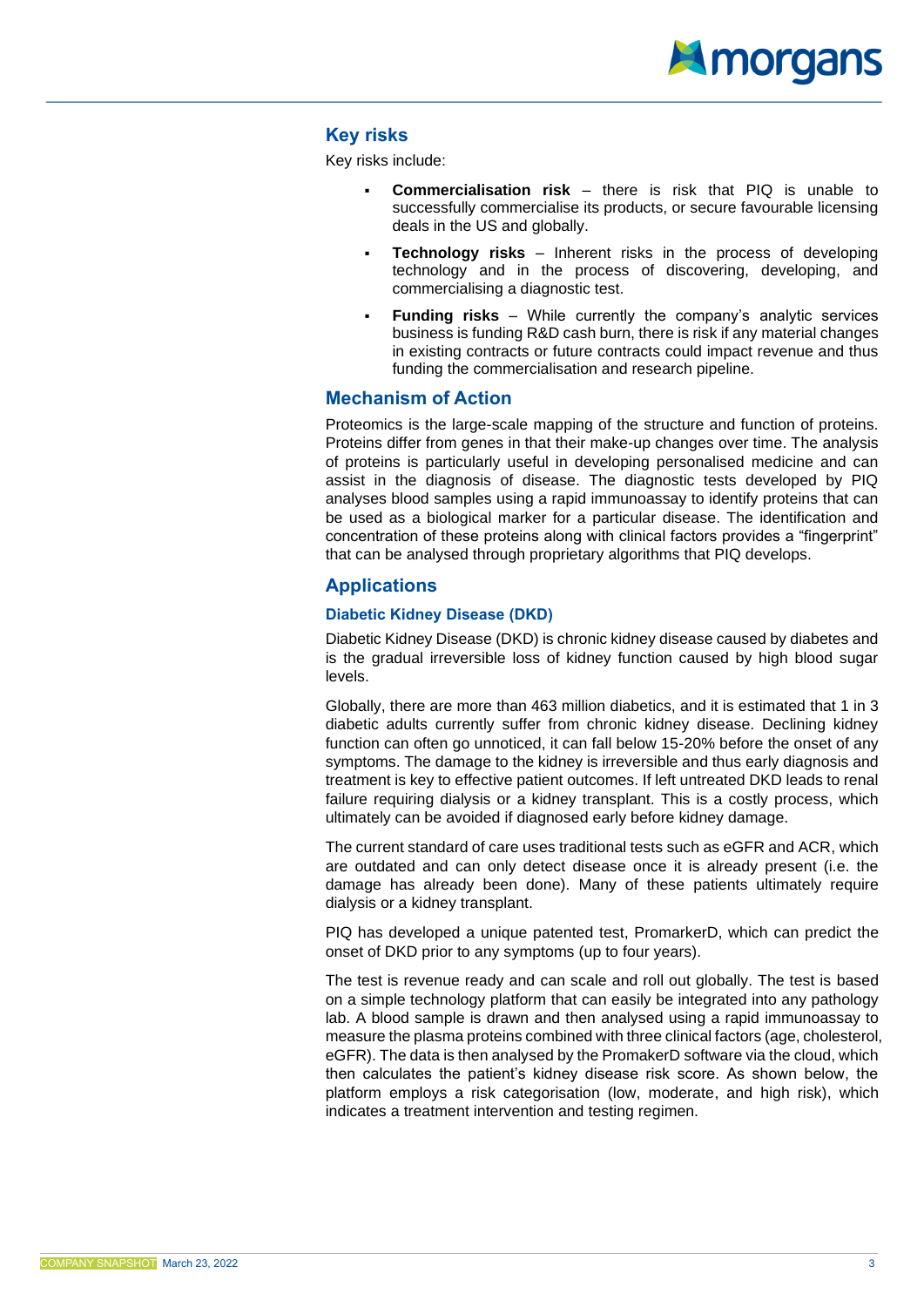# Amorgans

#### **Figure 2: PromarkerD**

|                                | <b>LOW RISK</b>                                                                                                                 | <b>MODERATE RISK</b>                                                                   | <b>HIGH RISK</b>                 |                                   |
|--------------------------------|---------------------------------------------------------------------------------------------------------------------------------|----------------------------------------------------------------------------------------|----------------------------------|-----------------------------------|
| <b>RISK SCORE % 0</b>          | 10                                                                                                                              | 20                                                                                     |                                  | 100                               |
|                                | Prognostic   16%   indicates a moderate risk of decline in kidney function*                                                     |                                                                                        |                                  |                                   |
| <b>Risk Score</b>              | <b>Intervention</b>                                                                                                             |                                                                                        |                                  | <b>Testing Regimen</b>            |
| <b>Low Risk</b>                | Standard diabetes management<br>۰                                                                                               |                                                                                        |                                  | <b>Test every</b><br>12-24 months |
| <b>Moderate</b><br><b>Risk</b> | More frequent monitoring<br>$\bullet$<br>Optimisation of lifestyle<br>Review of glycemic targets<br>$\bullet$<br>and management | Avoidance of potentially<br>nephrotoxic drugs<br>Utilisation of therapeutic drugs<br>۰ | Review non-glycemic risk factors | <b>Test every</b><br>6 months     |
|                                | Very close monitoring<br>$\bullet$<br>Intensive management strategies based on those for 'Moderate                              |                                                                                        |                                  | <b>Test every</b><br>3 months     |

Source: Proteomics

# **PromarkerD in the clinic**

The technology is backed by extensive research, which has proven its ability to predict the onset of chronic kidney disease within 4 years. In total, PromarkerD has been tested in over 5,000 patients including in a 4-year longitudinal clinical study in Western Australia. The peer reviewed article showed the test was able to predict 86% of otherwise healthy diabetics who went on to develop chronic kidney disease within 4 years.

Furthermore, in collaboration with Janssen (J&J), PIQ conducted an international study that predicted the incident DKD in the completed CANVAS trial, showing that high-risk patients were 13.5 times more likely to develop DKD than counterparty low-risk patients. Extending this, it continued the collaboration with Janssen of a completed clinical trial that assessed the drug treatment canagliflozin vs placebo on PromarkerD risk scores in over 2,000 patients with no incident of DKD at baseline. The study found the average PromarkerD risk score of patients taking canagliflozin dropped during the trial, while the average risk score of patients taking a placebo rose. The most significant reductions were seen in the patients classified by PromarkerD at the start of the trial as at high risk of developing DKD. Each of these results was statistically significant.

# **Market opportunity and regulatory approvals**

There is a large opportunity for PromarkerD, given the size of the diabetic patient population. The average test price is US\$150, with standard industry royalty rates ranging from 5% to 15%, which would imply ~US\$15 per test at the mid-point. Given the minimal costs to maintain the test and produce the result, the royalties are expected to be close to 100% gross margin.

In the US, PIQ plans to follow the Laboratory Developed Test (LDT) pathway, which enables the test to be used in CLIA laboratories (over 2,000) prior to De Novo classification for FDA approval.

PIQ is working with consultants in the US on a strategy for reimbursement. It has identified a unique reimbursement code and payment coverage in the US and has published several papers on the Economic Health Benefit and Clinical utility.

In Australia, PIQ plans to submit an application to the Medical Services Advisory Committee (MSAC) (meeting in November 2022) to consider including the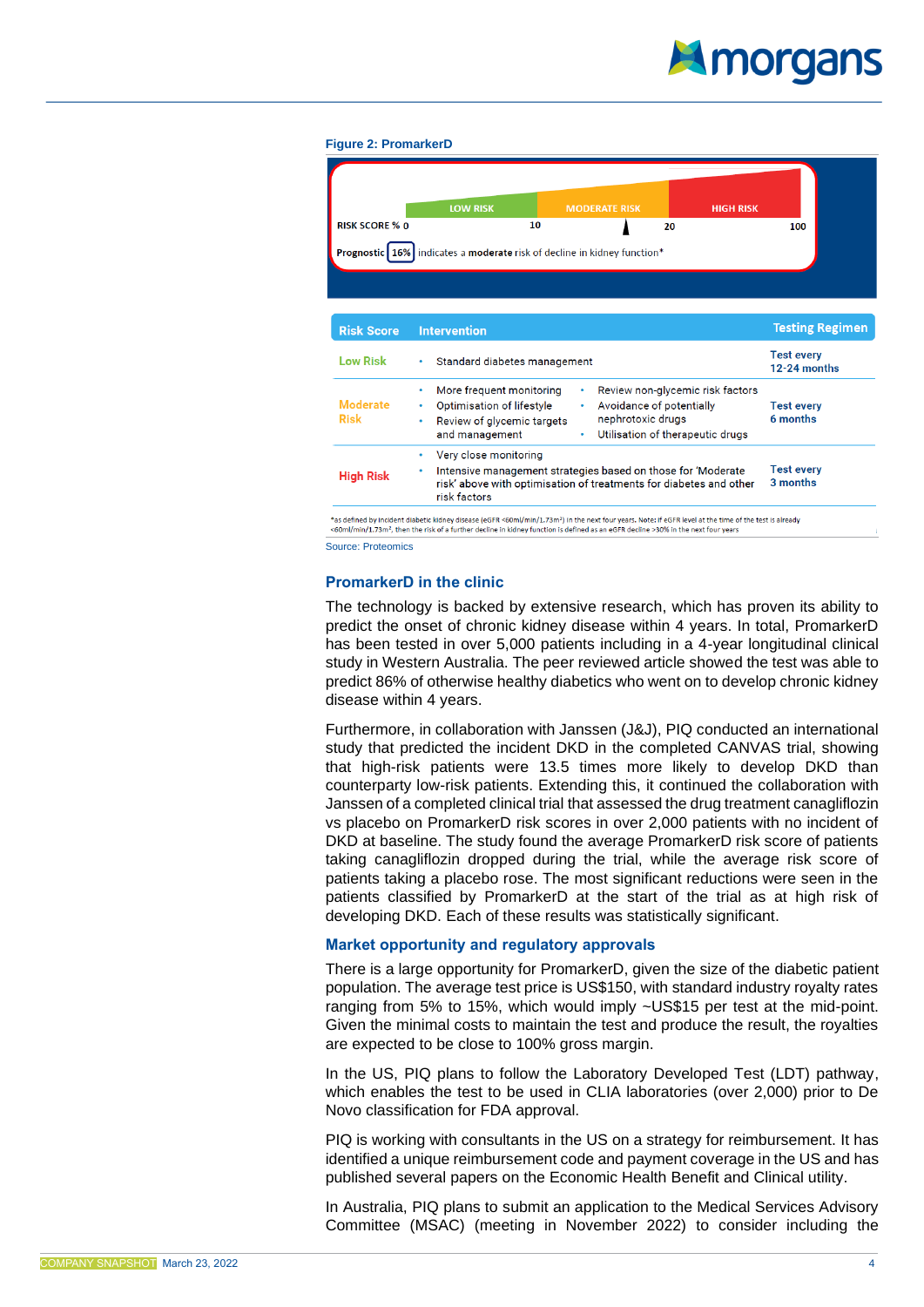

PromarkerD on the Medicare Benefits Schedule (MBS), which, if approved, will likely result in Medicare rebates for patients. Additionally, the company is seeking Therapeutic Goods Administration (TGA) approval.

In Europe, PromarkerD has received CE Mark registration, and secured ISO 13485 certification for the manufacture of medical devices.

Current licensing transactions include:

- **Great Britain** Apacor Ltd for immunoassay (product registration expected 1HCY22).
- **Italy** Medical Horizons SRL for immunoassay test, registered for use with Italian Ministry of Health (sales expected 1HCY22).
- **Israel** Zotal Ltd for immunoassay test, product registration on hold pending ISO 13485 manufacturing.

# **Endometriosis**

PIQ is also in the process of creating a novel test for endometriosis. Endometriosis is a debilitating condition in which tissue that normally lines the inside of the uterus grows outside the uterus – most commonly involving ovaries, fallopian tubes and the tissue lining the pelvis. The main symptoms include chronic pain and menstrual irregularities. It is estimated that 1 in 9 women suffer from endometriosis globally. Often diagnosis is prolonged, typically taking 7-12 years due to the current diagnosis, which requires an invasive surgical procedure. This represents a significant unmet need for a diagnostic test, such as a blood test that can identify the biomarkers associated with the condition, without the need for invasive surgery. Endometriosis is also an expensive disease to manage largely due to lost productivity due to poor prognosis as well as treatment costs (estimated costs of \$9.7bn a year in Australia alone).

# **Clinical data**

To date, PIQ has developed what it believes will become the world's first blood test for endometriosis. The first proof of concept study was performed on 54 women, which returned statistically significant results, showing the replicability of the biomarker panel.

PIQ signed an agreement with the University of Melbourne and the Royal Women's Hospital to collaborate on development of a novel test for endometriosis. The collaboration will give PIQ access to a large database and patient cohort. The clinical validation study comprises 900 patients with results expected 1HCY22.

# **Other diagnostics**

PIQ has a strong focus on research and development for novel tests using its proprietary Promarker™ technology platform. Each identified biomarker and disease is aimed at addressing an area with significant unmet need, with a large addressable market and thus significant revenue potential. There has been progression in proof-of-concept studies for multiple protein biomarkers to test diseases including Asthma and COPD, and oesophageal cancer.

An overview of the research and development pipeline as well as stages of progression is summarised in the below figure.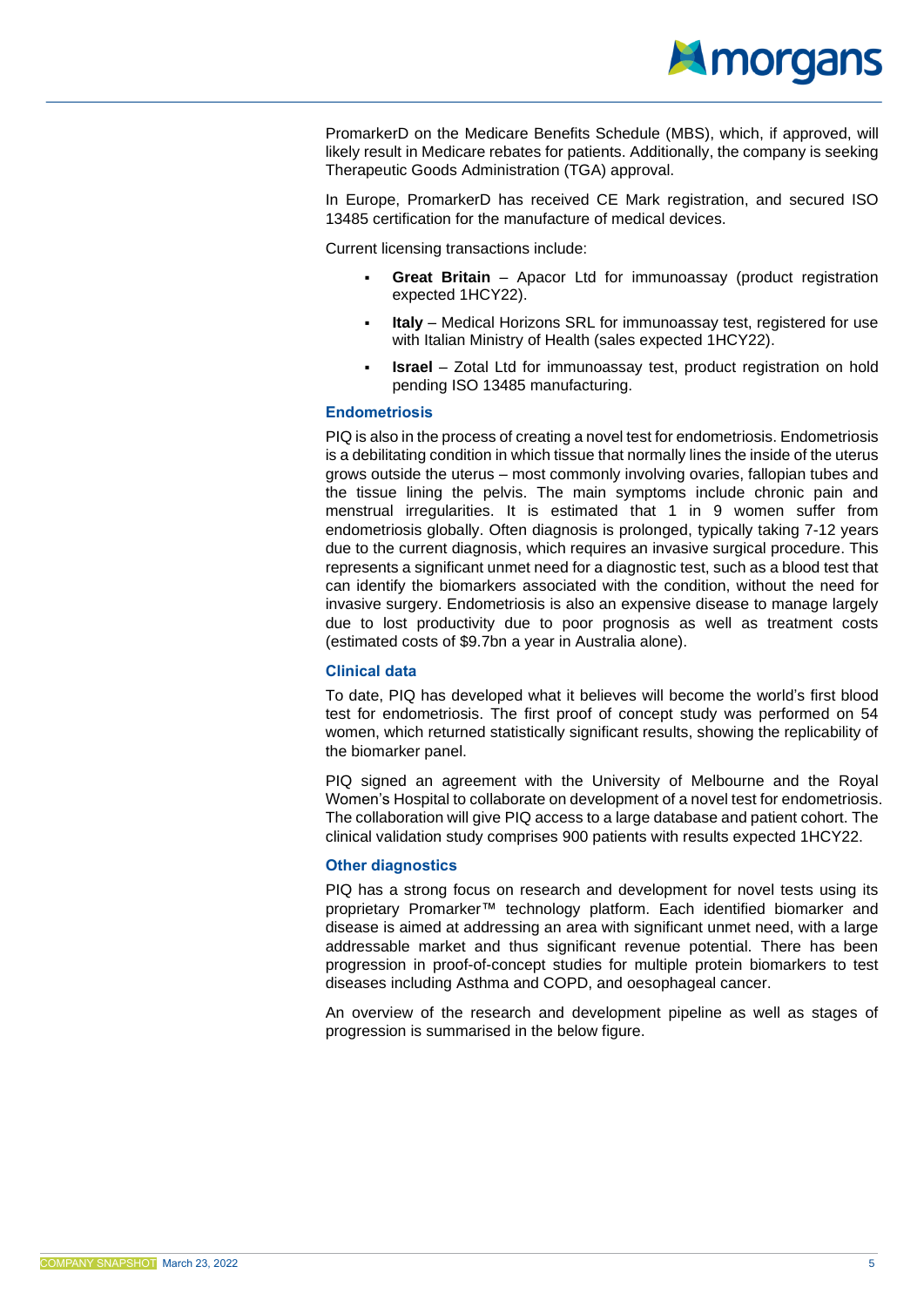# **Figure 3: Diagnostics pipeline**

Diagnostics research and development - the Promarker<sup>™</sup> pipeline

| <b>Biomarker</b><br>Research<br>Pipeline                              | <b>PRE-START</b><br><b>RESEARCH</b> |                  | <b>DEVELOPMENT</b>                                                 | <b>COMMERCIALISATION</b> |
|-----------------------------------------------------------------------|-------------------------------------|------------------|--------------------------------------------------------------------|--------------------------|
|                                                                       | <b>Ethics &amp;</b><br>Governance   | <b>Discovery</b> | Proof of<br><b>Clinical Study/</b><br><b>Validation</b><br>Concept |                          |
| <b>Diabetic Kidney Disease</b><br>PromarkerD<br><b>CHANGING LIVES</b> |                                     |                  |                                                                    |                          |
| <b>Endometriosis</b>                                                  |                                     |                  |                                                                    |                          |
| Giardia                                                               |                                     |                  |                                                                    |                          |
| Asthma & COPD                                                         |                                     |                  |                                                                    |                          |
| <b>Plant Dieback</b>                                                  |                                     |                  |                                                                    |                          |
| <b>Diabetic Retinopathy</b>                                           |                                     |                  |                                                                    |                          |
| Oxidative Stress (2-tag)                                              |                                     |                  |                                                                    |                          |
| <b>Oesophageal Cancer</b>                                             |                                     |                  |                                                                    |                          |
| <b>Retinopathy (ARC Centre)</b>                                       |                                     |                  |                                                                    |                          |

Source: Proteomics

# **Analytical services**

PIQ also offers protein analysis services with broad applications in proteomics, biosimilars, and biomarker discovery and validation. The company has a track record of delivering technically valid, traceable, and reproducible results (ISO 17025 and ISO 13485 accreditations). PIQ has secured major analytical services contracts for blue chip pharmaceutical, biotechnology and academics worldwide. The analytic services provide clients with a range of different services based around pharmacokinetic testing and proteomic-based testing including biosimilars / biologics drug characterisation, proteome mapping, protein quantitation (iTRAQ), targeted mass spectrometry (MRM/SRM), protein ID by mass spectrometry, posttranslational modifications, and other additional services.

The analytical services division provides a consistent revenue stream, alongside the R&D tax rebates to fund the research and development pipeline in the diagnostics division.

Some recent analytical services contracts include:

- Linear Clinical Research/ Sironax Ltd A\$409,000 over the next 12 months as part of the Phase 1 trial for novel drug for degenerative and inflammatory disease.
- Avance Clinical \$243,000 to performance pharmacokinetic testing of novel drug for lysosomal storage disorder.